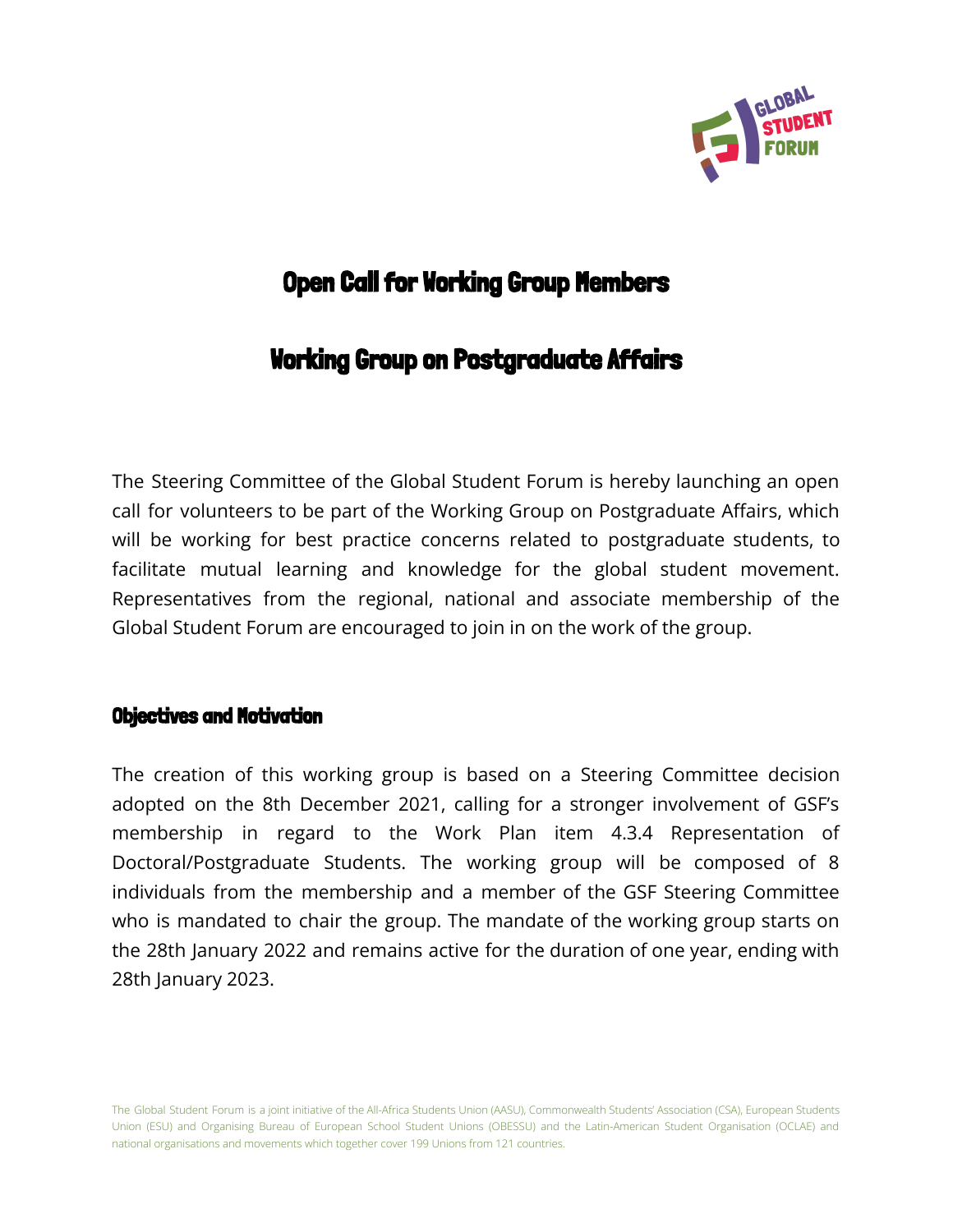

## The purpose of this Working Group is to:

- Prioritise the respectful treatment of postgraduate and doctoral students, including professional development and educational training opportunities.
- Advocate for fair and transparent institutional policy and practice in research supervision and procedure, free from relational or resource power imbalances.
- Advocate for fair and equitable employment, when acting as both students and employees at a higher education institution (e.g. teaching, research, clinical, administrative etc.).
- Support the rights of co-authorship, academic freedom and intellectual development in the publication of research and exercise of academia.
- Uphold an equitable research environment free from exploitation, harrassment, discrimination or intimidation.

#### Responsibility and Outcome

The Working Group will work to increase mutual learning and knowledge sharing concerning best practice for postgraduate students, with the wider student movement. The group aims to strengthen current postgraduate representation initiatives, commenting on and advocating in current campaigns for fair labour for early career researchers, academic freedom to minimise exploitation or discrimination, improve policy for research students, consider research ethics and methodology, and explore options for increasing professional development for research students.

One of the central focuses of the Working Group shall be to establish a shared global document on best practice within the postgraduate space, similar to the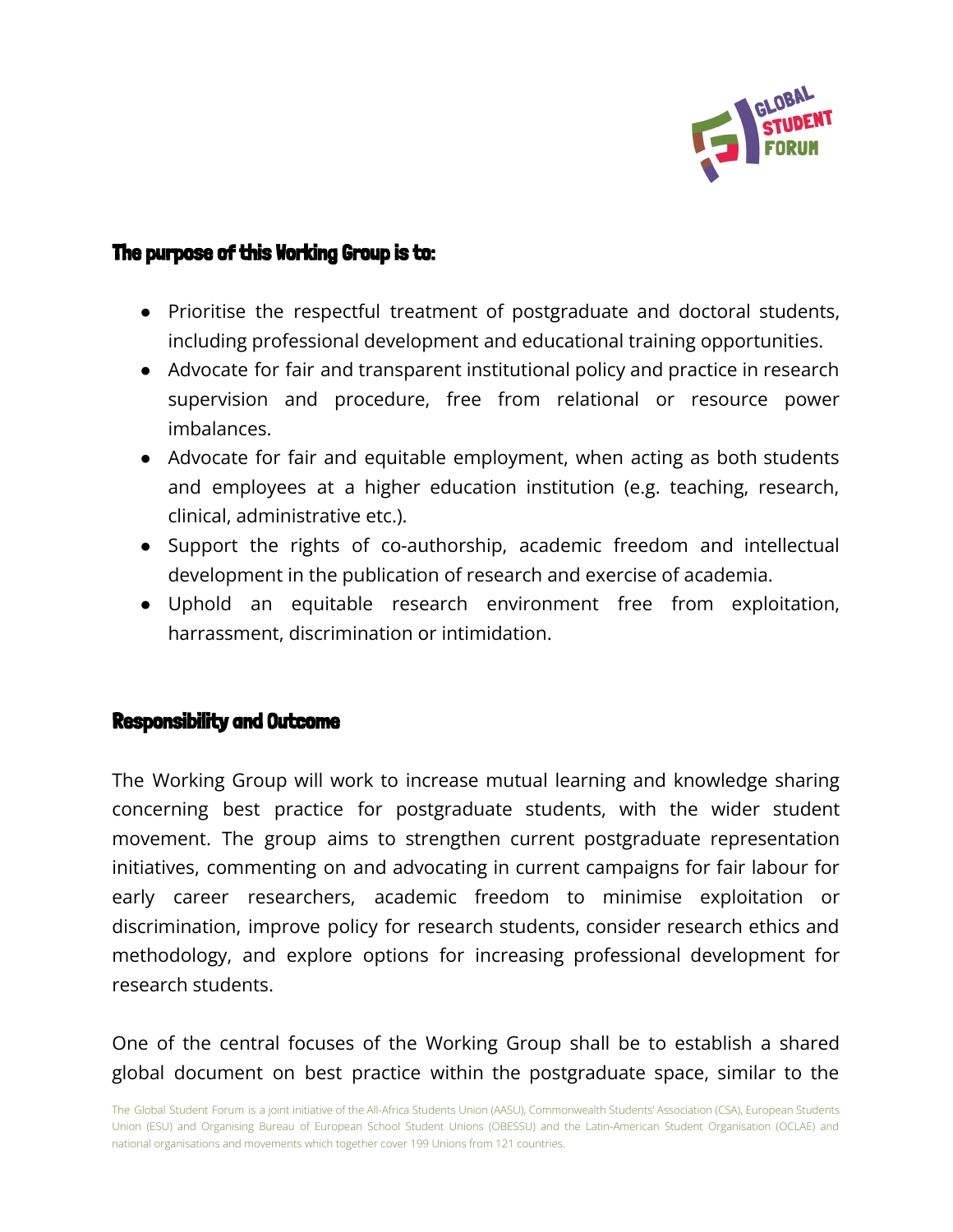

APAGS Position Statement on the Rights of Psychology Graduate Students (2015) or the Eurodoc Statute (2010/21). This shall be the first international document to focus on researcher student rights.

The group shall also provide feedback on current student campaigns, and may aid the Secretariat at times, to provide research advice or aid the structuring of internal and external policy. The GSF Steering Committee would also encourage employing this platform to connect with relevant international journals, to promote student-led research on the global student movement.

## **Application**

The GSF is committed to geographic diversity, gender balance and area of research diversity in this Working Group. The Steering Committee would like to encourage individuals to apply in order to ensure diversity amongst the Working Group members and support a balanced and differentiated approach in the Working Group outcomes. The application should consist of a short motivation letter and a CV resume.

We encourage interested candidates to apply as soon as possible, but no later than the: 28th of January 2022. Applications should be sent to [steering.committee@globalstudentforum.org](mailto:steering.committee@globalstudentforum.org)

The work of the members of the Working Group is on a voluntary basis. Meetings of the Working Group will take place online, making use of online tools provided by GSF, and face-to-face, during GSF's future events, when possible

The Global Student Forum is a joint initiative of the All-Africa Students Union (AASU), Commonwealth Students' Association (CSA), European Students Union (ESU) and Organising Bureau of European School Student Unions (OBESSU) and the Latin-American Student Organisation (OCLAE) and national organisations and movements which together cover 199 Unions from 121 countries.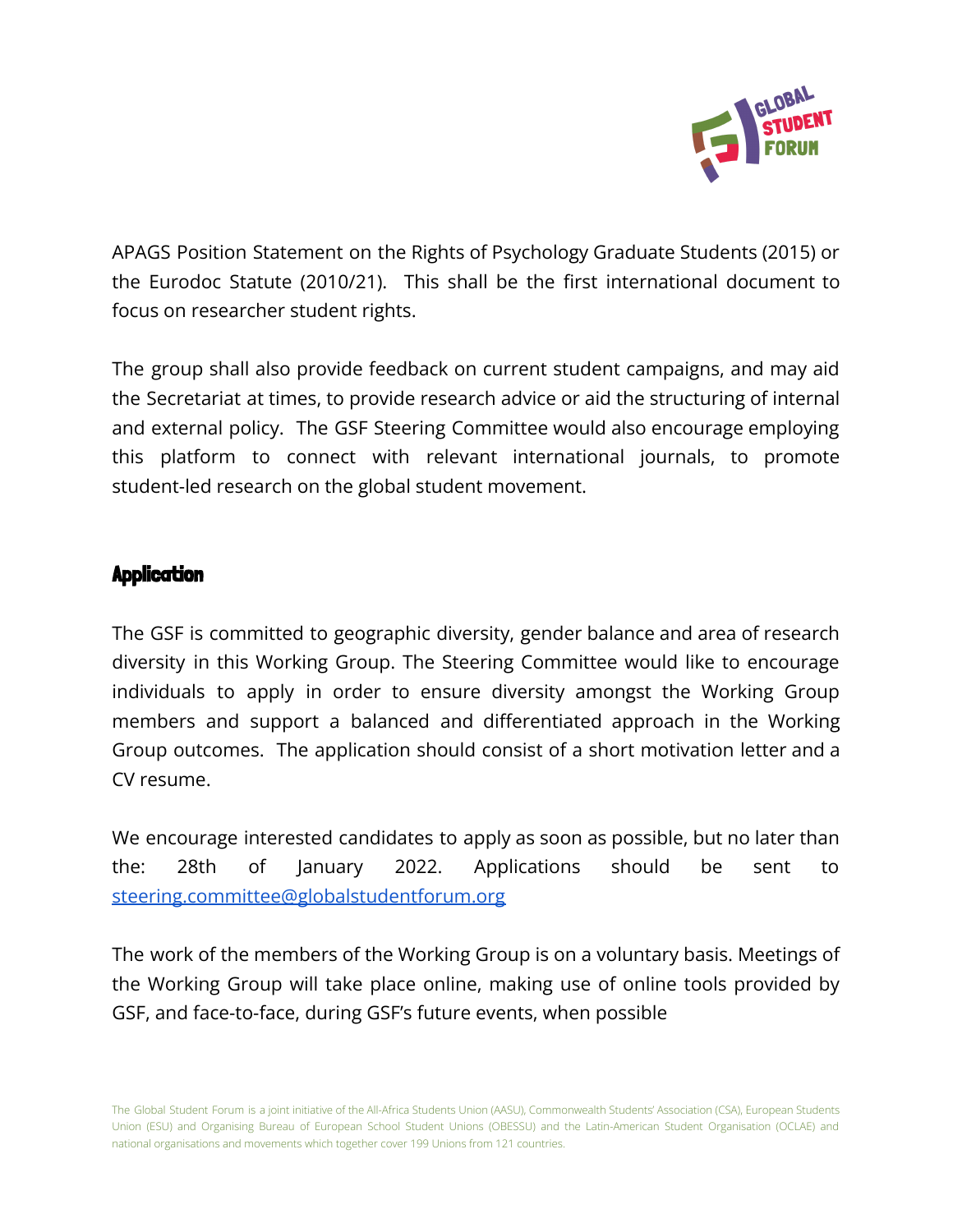

### Expectations and Considerations

Working Group members are expected to:

- Either be enrolled in or hold any of the following<sup>1</sup>: Postgraduate Certificate, Postgraduate Diploma, Masterate, Doctorate (some consideration will be given to post-doctoral applicants, although preference will be given to current postgraduate students).
- Have experience in a period of supervised research at a higher education institution.
- Be capable of discussing and writing in English.
- Engage wider networks of student organisations and movements as well as relevant stakeholders in their respective regions (consideration will be given to non-members of the GSF who are actively engaged in postgraduate representation in their region, although preference will be given to members).
- Participate in regular working group meetings held online and face-to-face, when possible (workload: 5-10 hours per month).
- Work on a voluntary basis but can expect to gain valuable policy and networking experience.
- Attend meetings and events on behalf of the Working Group when applicable.
- Ensure that information is widely distributed within their home organizations and movements.

 $<sup>1</sup>$  Bachelor Honours will not be considered due to there being disparity between regions as to</sup> whether this is classed as a postgraduate qualification.

The Global Student Forum is a joint initiative of the All-Africa Students Union (AASU), Commonwealth Students' Association (CSA), European Students Union (ESU) and Organising Bureau of European School Student Unions (OBESSU) and the Latin-American Student Organisation (OCLAE) and national organisations and movements which together cover 199 Unions from 121 countries.